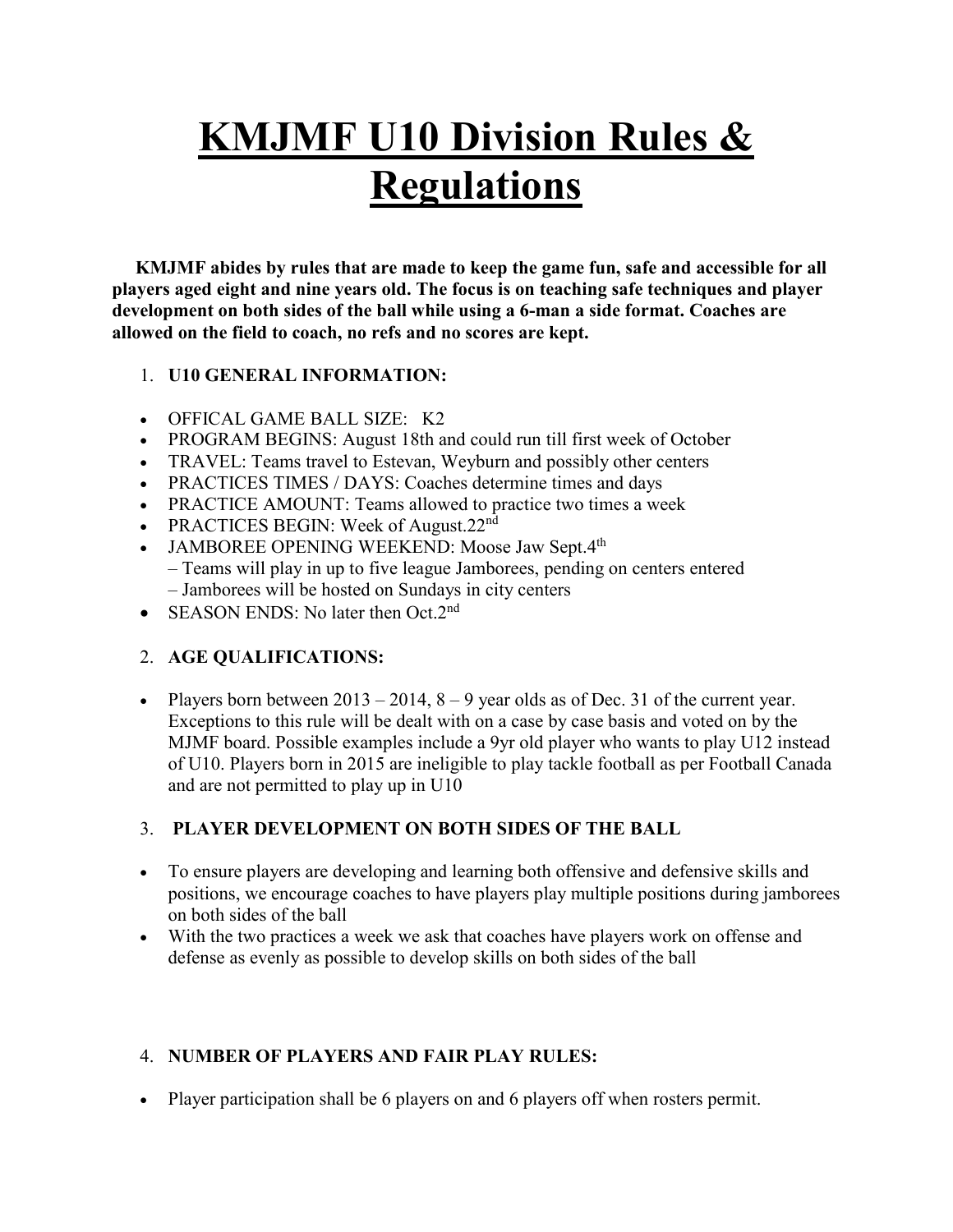- No two way players allowed when rosters permit.
- Players must play on both offense and defense during Jamborees

# 5. **ROSTERS:**

- All centers are required to email a roster sheet to KMJMF.
- Roster must be emailed in at least 2 days prior to first jamboree.
- League Rosters must be submitted on the form provided to you by KMJMF. It must include player names and birthdate along with all coaching staff, trainers, etc.
- League rosters will be provided to each team by KMJMF
- All rosters will be available on the KMJMF website.
- No roster limits, centers are encouraged to break the teams up into groups of 12 -13 players for Jamborees whenever possible.

# 6. **GAME DAY CONDUCT:**

- Jamboree center supplies all volunteers needed for games
- Jamboree center supplies Game Balls  $K2$  is the official ball in U10
- Teams are to be called out to line up before the Jamboree starts for the singing of the National Anthem.
- Football Field is broken into four fields for Jamborees (Picture under field tab)
- No Scores are kept during games
- No Refs are on the field
- Coaches are allowed on the field behind their teams to coach and call plays
- Coaches mark and spot ball on field during the games
- Coaches Decide Pre-Game: One team starts on Offense in the 1st Half, then Defense in the 2nd Half
- Teams have ZERO timeouts
- Game Lengths: All KMJMF U10 games are two 15min Halves of Straight Time.
- Half Time Length: 5 minutes
- Break Length Between Games: 45 minutes to an hour to allow players time to eat

# 7. **SUGGESTED JAMBOREE FIELD BREAKDOWN:** Picture under field tab

## **U10 Field Dimensions:**

- Field Length Total: 60 yards
- Each Half: 20 Yards
- End Zones: 10 Yards
- Field Width: Sideline to Hash Marks

# 8. **CLOCK OPERATION:**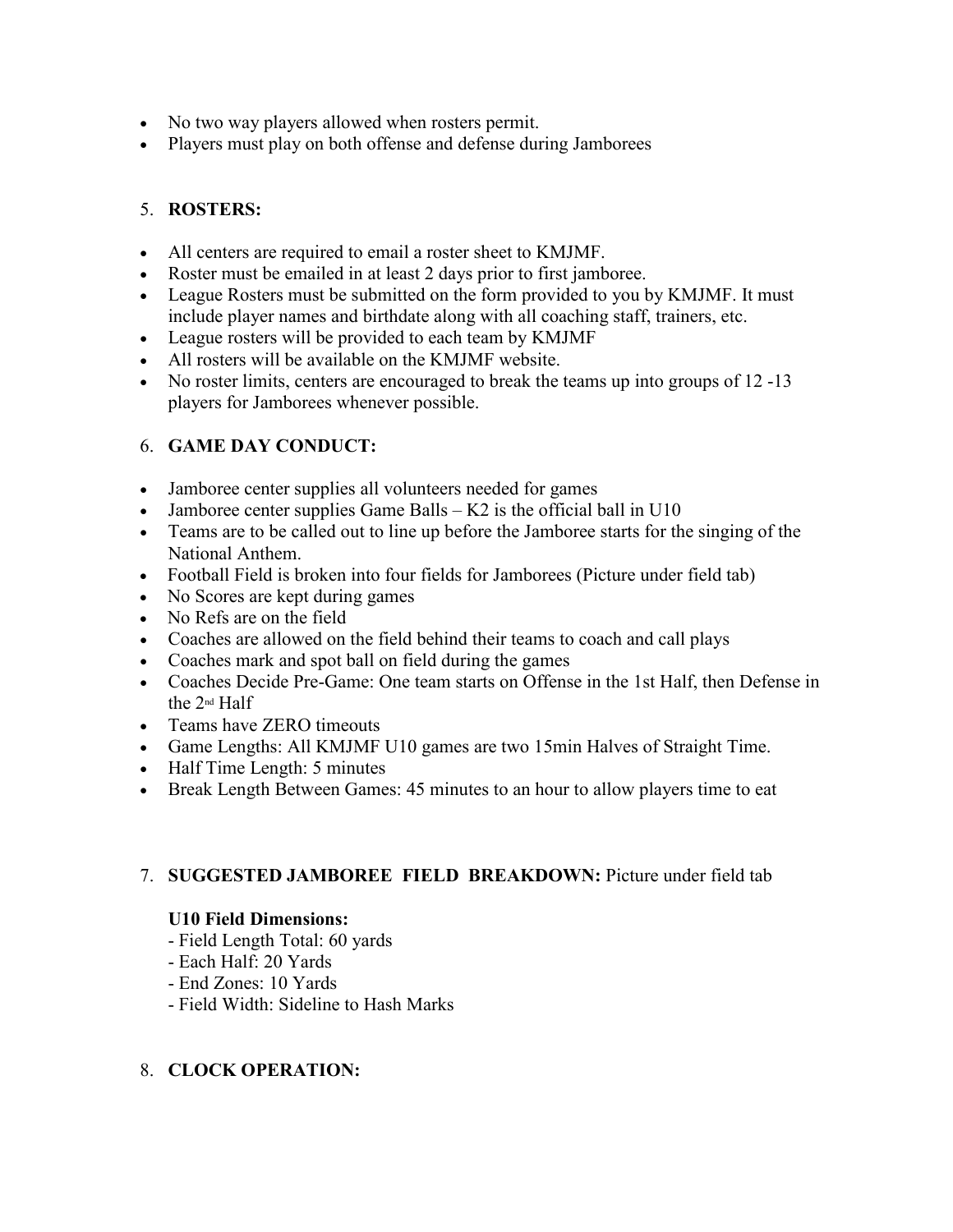- All KMJMF U10 games consist of two 15min Halves.
- All KMJMF U10 games start at the same time and run straight time
- LEAGUE OFFICIAL SIGNALS TIME TO START: – Start Clock: Score board buzzer / Whistle
	- Stop Clock: Score board buzzer / Whistle
- STRAIGHT TIME: The clock will stop only in this situation
- **–** Injuries: Clock starts again once player has been cared for and safely removed from field.

#### • 3 MINUTE WARNING: Announcement to all teams, no stoppage

• HALF TIME: Half time is 5mins in length

#### 9. **GAME RULES:**

- Offensive Team starts on their own 5 yard line
- Offense must have 3 Offensive Linemen on the Line of Scrimmage at snap
- The Offense gets 3 Downs to get a first down, which is the half field line (15 yds)
- If the Offense gets a first down, then they have 3 downs to score a touchdown (15yds)
- If the Offense scores a Touchdown they get to go for an extra point play from the 5 yard line
- If the Offense does not make a first down or get a touchdown, ball is turned over and the Defensive Team starts on Offense on their own 5 yard line
- If the Defensive team creates a turnover on a recovered fumble or an interception. Their Offense would start at the spot of the turnover.
- NO BLITZING: Defenses can only have three players max attack across the line of scrimmage.
- Coaches mark and spot the football and ref the games

#### 10. **OFFENSIVE SNAPPING OF THE FOOTBALL:**

- Jamboree #1 in Moose Jaw Teams are permitted to have the QB start with the ball behind his center and simulate the snap to allow teams to get offensive snaps off easier for their first football games of the season.
- Jamboree  $#2 -$  With many practices to work on this skill teams will now be asked to have the centers snap the ball between their legs to begin plays.

#### 11. **LEAGUE DISCIPLINARY BOARD:**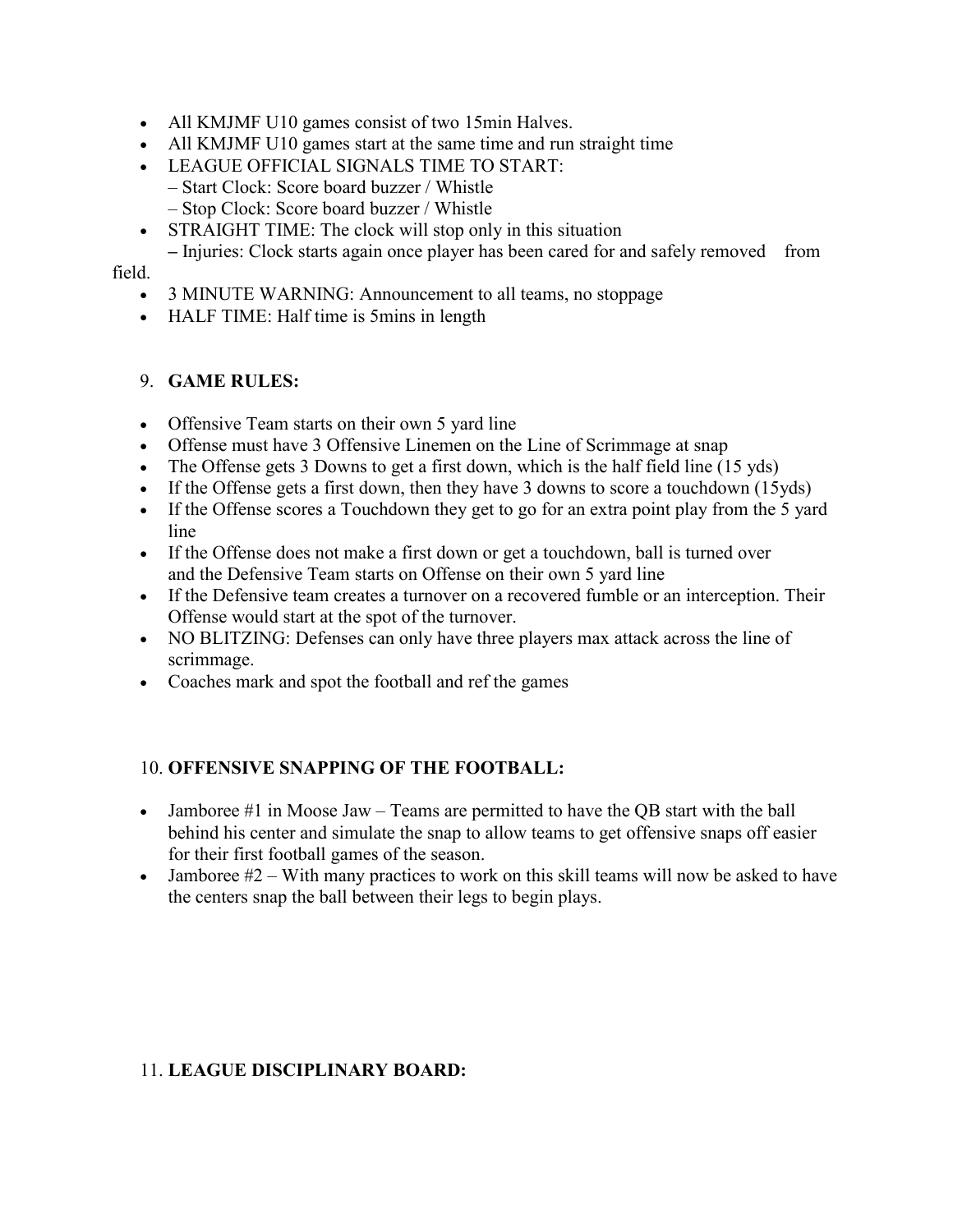- KMJMF will have a Disciplinary Board that will have final say on league discipline for any game incidents, and player / coach ejections that require further review during the season.
- The Disciplinary Board will consist of one member from each center that competes in the KMJMF league. That centers member cannot be a coach or a league board member. A preferred member would be a referee from each center.
- The Disciplinary Board will review all available evidence and may ask the coaches and players involved for statements regarding the incident in question.
- The final say on disciplinary action will come from KMJMF's Officiating Consultant after reviewing the evidence and discussing the course of action with the Disciplinary Board
- There will be no appeals allowed following the Disciplinary Boards final decision.

# 12. **KMJMF – GAME & PRACTICE FIELDS:**

- No Smoking / Vaping / Chewing tobacoo anywhere on the greenspace in  $&$  around any of the Game or Practice Fields. Person's may be asked to leave the field & further discipline action can occur
- No pets allowed at Elks or at McDonald Fields (Service Dogs permitted)
- Please take pride in our in our fields and not leave garbage laying around.
- Abusive language towards anyone will not be tolerated. Person's may be asked to leave the field & further discipline action can occur
- Parking at Elks Field
	- Parking lots located on the East  $&$  SW corner of the field
	- Parking on the North Side Caribou ST W

– NO PARKING permitted on the South Side of Caribou between Thatcher Drive & the east end of the Co-op Parking lot (close to 16th Ave NW). Vehicles can be towed. Vehicles may park in the Co-op Parking lot after business hours but only in front of main store & may not park anywhere by the cardlock & pumping stations.

• Parking at MacDonald Field

– Parking lot has designated spots with parking curbs, if you are not parked at a stall with a curb then you are only permitted to park in the over flow lot which is to the north of the parking lot. There is absolutely no parking along the edges

– NO PARKING permitted in front of any gates at the field

- Designated Handicap parking spots are available in the parking lot. Anyone parked in these spots without a handicap sign will be towed immediately at the cost of the owner -Team Buses are not permitted on the parking lot at any time. Buses will have access to drive through the main gate and park inside the facility fence line to park and unload.

# 13. **VIOLATION OF LEAGUE RULES:**